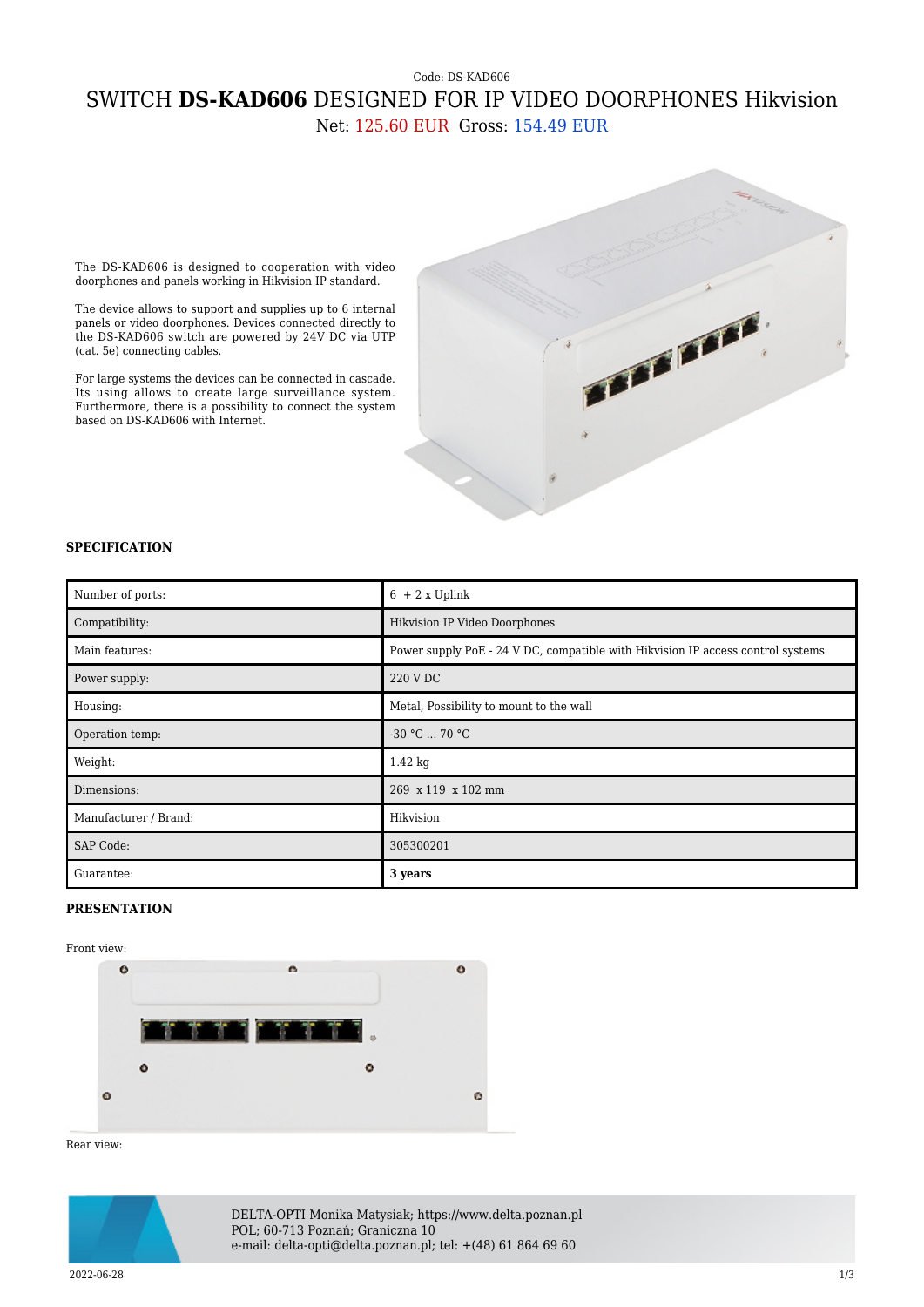

Example of application:



DELTA-OPTI Monika Matysiak; https://www.delta.poznan.pl POL; 60-713 Poznań; Graniczna 10 e-mail: delta-opti@delta.poznan.pl; tel: +(48) 61 864 69 60

2022-06-28 2/3